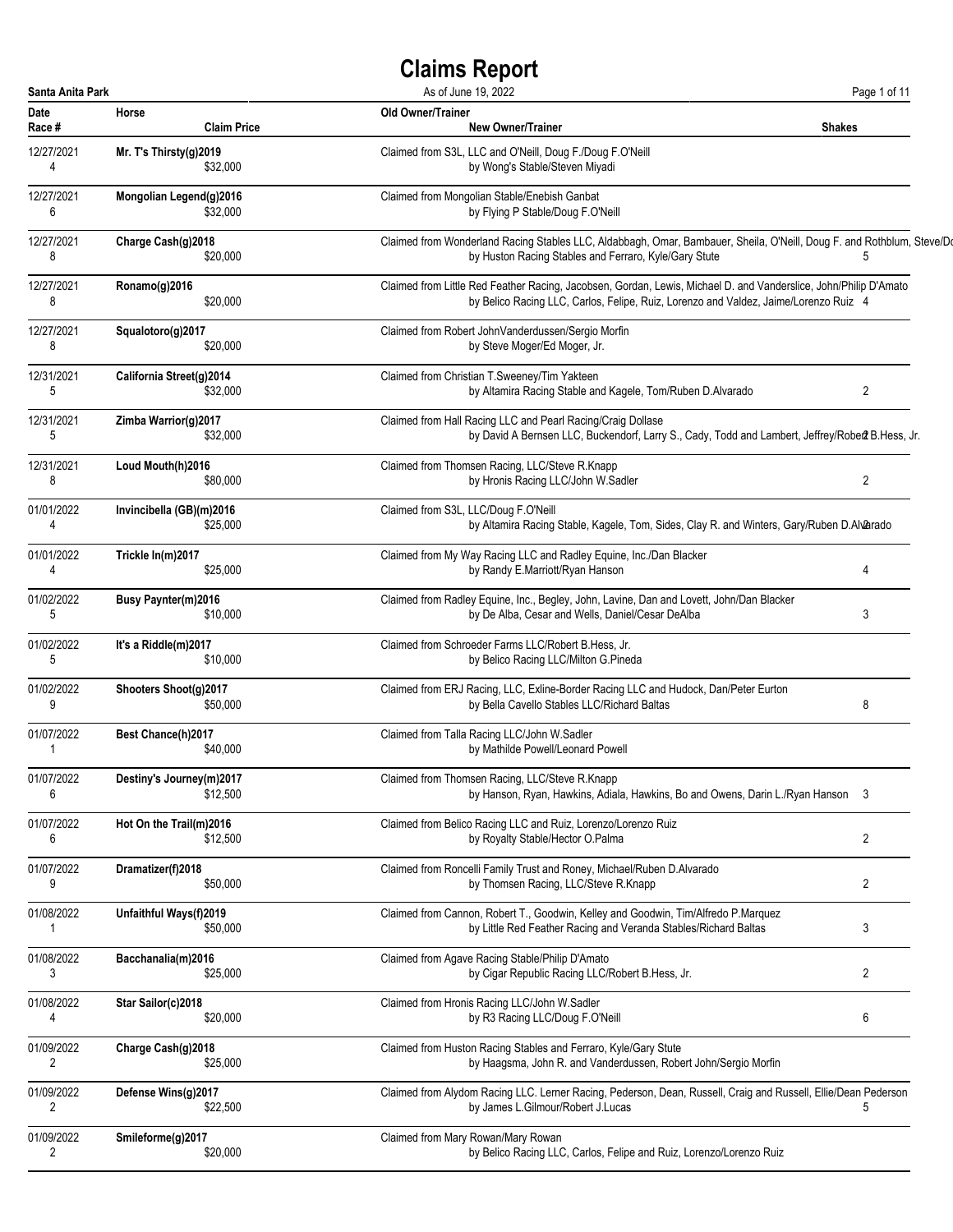| Santa Anita Park |                                  | As of June 19, 2022                                                                                        | Page 2 of 11   |
|------------------|----------------------------------|------------------------------------------------------------------------------------------------------------|----------------|
| <b>Date</b>      | Horse                            | <b>Old Owner/Trainer</b>                                                                                   | <b>Shakes</b>  |
| Race #           | <b>Claim Price</b>               | <b>New Owner/Trainer</b>                                                                                   |                |
| 01/09/2022       | Next Revolt(g)2017               | Claimed from Jackson, Dale and Lambert, Jeffrey/Robert B.Hess, Jr.                                         | $\overline{7}$ |
| 4                | \$10,000                         | by Mark Glatt/Mark Glatt                                                                                   |                |
| 01/09/2022       | Sayin Grace(g)2016               | Claimed from Balderas Ranch, LLC/Cesar DeAlba                                                              |                |
| 4                | \$10,000                         | by MJVET Stables/Jonathan Wong                                                                             |                |
| 01/14/2022       | Street Art(g)2019                | Claimed from Rocker O Ranch, LLC/J. KeithDesormeaux                                                        | 2              |
| -1               | \$50,000                         | by Altamira Racing Stable and Sinnott Family Trust/Ruben D.Alvarado                                        |                |
| 01/14/2022       | So It Would Seem(f)2019          | Claimed from H and E Ranch, Inc./Philip D'Amato                                                            | 2              |
| 3                | \$75,000                         | by Hronis Racing LLC/John W.Sadler                                                                         |                |
| 01/14/2022       | Canam Gal(f)2018                 | Claimed from Albert and Kathleen Mattivi, LLC/Reid France                                                  |                |
| 5                | \$18,000                         | by Bill McLean/Bill McLean                                                                                 |                |
| 01/14/2022       | Did I Stutter(m)2017             | Claimed from Landeros, David and Landeros, Jorge T./Jorge Gutierrez                                        | 6              |
| 5                | \$20,000                         | by Dave Williams/Paul G.Aguirre                                                                            |                |
| 01/14/2022       | Win Often(m)2017                 | Claimed from Alvernaz, Grant, O'Neill, Doug F. and Ribeiro, Steve/Doug F.O'Neill                           | 5              |
| 5                | \$20,000                         | by Rockingham Ranch/Jeff Mullins                                                                           |                |
| 01/14/2022       | Cotopaxi (IRE)(c)2018            | Claimed from Red Baron's Barn LLC/Jeff Mullins                                                             |                |
| 6                | \$50,000                         | by ERJ Racing LLC, Haymes, Neil, O'Neill, Doug F., Rothblum, Steve and Strauss, William/Doug F.O'Neill     |                |
| 01/15/2022       | Cause She's a Lady(f)2019        | Claimed from Paymaster Racing LLC, Slugo Racing and Strauss, William/Mike Puype                            |                |
| 2                | \$50,000                         | by Boom Racing, Alvernaz, Grant, O'Neill, Doug F. and Ribeiro, Steven A./Doug F.O'Nell                     |                |
| 01/15/2022       | Rookie Mistake(g)2017            | Claimed from Reddam Racing LLC/Doug F.O'Neill                                                              | 5              |
| 7                | \$20,000                         | by Branch, William A., Buster, Jr., William C. and Cohen, Mark/Mark Glatt                                  |                |
| 01/15/2022       | Scary Fast Smile(g)2017          | Claimed from Branch, William A., Buster, Jr., William C. and Cohen, Mark/Mark Glatt                        |                |
| 7                | \$20,000                         | by Wonderland Racing Stables LLC, Aldabbagh, Omar, Bambauer, Sheila, O'Neill, Doug F. and Rothblum,        |                |
| 01/16/2022       | Gerlach's(g)2018                 | Claimed from Michael Bello LLC, Bartlett, Charles and Bello, Stephen/Doug F.O'Neill                        | 4              |
| 4                | \$16,000                         | by Jaime RobertoRenella/Rafael DeLeon                                                                      |                |
| 01/16/2022       | Perfecto Amor(g)2018             | Claimed from Golden Bear Racing/Tim Yakteen                                                                |                |
| 4                | \$16,000                         | by Kluth, Byron and Kluth, Rose/Val Brinkerhoff                                                            |                |
| 01/16/2022       | Rock the Belles(f)2019           | Claimed from KM Racing Enterprise, Inc./Luis Mendez                                                        |                |
| 7                | \$100,000                        | by David A Bernsen LLC and Littlefield, Chad/Philip D'Amato                                                |                |
| 01/16/2022       | Hot Rageous(f)2018               | Claimed from Abbondanza Racing, LLC and Baltas, Richard/Richard Baltas                                     |                |
| 8                | \$20,000                         | by Daniel J.Sargent/Ed Moger, Jr.                                                                          |                |
| 01/17/2022       | Scream and Shout(m)2017          | Claimed from George Krikorian/Tim Yakteen                                                                  | 3              |
| 2                | \$16,000                         | by Mary Rowan/Mary Rowan                                                                                   |                |
| 01/17/2022       | Black Storm(g)2014               | Claimed from Deni MisaelMartinez/Jesus J.Uranga                                                            | 3              |
| 6                | \$12,500                         | by Saratoga West/Jeffrey Metz                                                                              |                |
| 01/17/2022       | <b>Starship Chewbacca(g)2017</b> | Claimed from Fosselman, Chris and Treece, Charles S./Charles S.Treece                                      |                |
| 6                | \$12,500                         | by Alydom Racing LLC, Lerner Racing and Monarch Racing/George Papaprodromou 4                              |                |
| 01/17/2022       | Storminside(g)2014               | Claimed from RSR Racing Services, LLC (Robert S. Rhoads)/Brittany A. Vanden Berg                           | 2              |
| 6                | \$12,500                         | by Madden Racing, Kum, Hon Cheung and Tsai, Hsiu Mei/Jonathan Wong                                         |                |
| 01/17/2022       | Sly(g)2016                       | Claimed from Horseplayers Racing Club, Saratoga West and Rakoczy, Jeff/Jeffrey Metz                        | 2              |
| 8                | \$20,000                         | by Madden Racing and MJVET Stables/Jonathan Wong                                                           |                |
| 01/17/2022       | Tembo(g)2017                     | Claimed from Colbart Stables, Michael McCarthy Racing Stable, Inc. and Strauss, William/Michael W.McCarthy |                |
| 8                | \$20,000                         | by It Pays to Dream Racing Stable, Inc. and Drummond, Lee/Mark Glatt                                       |                |
| 01/21/2022       | Cayton Kid(f)2018                | Claimed from James M.Cassidy/James M.Cassidy                                                               |                |
| 3                | \$20,000                         | by Huston Racing Stables and Ferraro, Kyle/Gary Stute                                                      |                |
| 01/21/2022       | Fight On(h)2015                  | Claimed from Juan J.Garcia/Victor L.Garcia                                                                 |                |
| 4                | \$40,000                         | by RSR Racing Services, LLC (Robert S. Rhoads)/Brittany A. Vanden Berg                                     |                |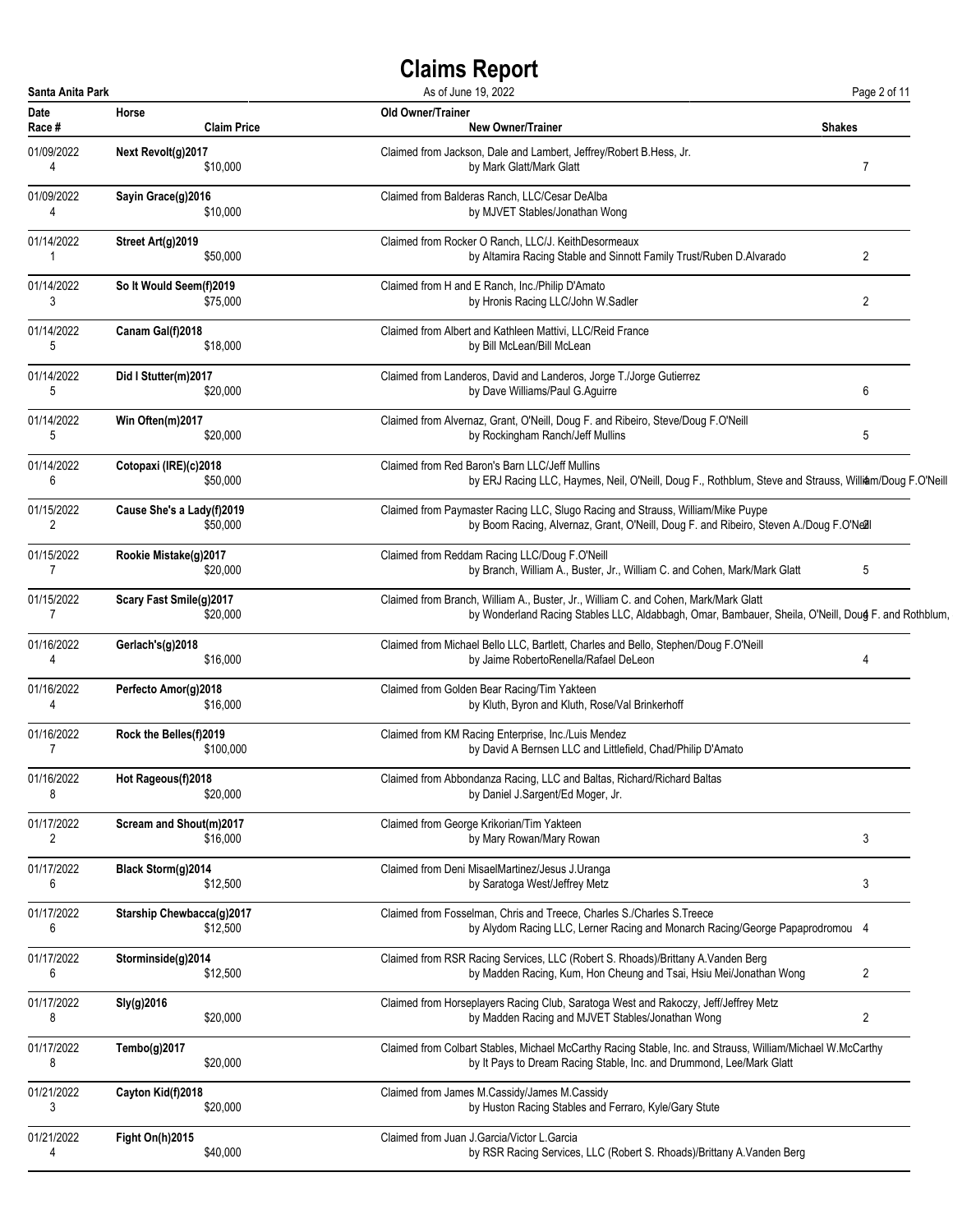| Santa Anita Park |                             | As of June 19, 2022                                                                                                         | Page 3 of 11  |
|------------------|-----------------------------|-----------------------------------------------------------------------------------------------------------------------------|---------------|
| Date             | Horse                       | <b>Old Owner/Trainer</b>                                                                                                    | <b>Shakes</b> |
| Race #           | <b>Claim Price</b>          | <b>New Owner/Trainer</b>                                                                                                    |               |
| 01/21/2022       | Fore Left(g)2017            | Claimed from Reddam Racing LLC/Doug F.O'Neill                                                                               | 3             |
| 4                | \$40,000                    | by Marsico Brothers Racing LLC/Brittany A. Vanden Berg                                                                      |               |
| 01/21/2022       | Nero(h)2015                 | Claimed from Hronis Racing LLC/John W.Sadler                                                                                |               |
| 4                | \$40,000                    | by Thor-Bred Stables, LLC/Neil D.Drysdale                                                                                   |               |
| 01/21/2022       | <b>Badger Kitten(f)2018</b> | Claimed from Little Red Feather Racing, Sterling Stables, LLC, Gorman, Mark, Haymes, Neil A. and Schwindt, Andy/Philip D'Al | 5             |
| 8                | \$25,000                    | by KM Racing Enterprise, Inc./Ricky Agarie                                                                                  |               |
| 01/21/2022       | Pistachio Princess(f)2018   | Claimed from Paul A.Sabesky/Jorge Periban                                                                                   |               |
| 8                | \$25,000                    | by Battle Born Racing Stable, Kam Racing Stables and Rose Racing/Jonathan Wong 5                                            |               |
| 01/22/2022       | Plum Sexy(f)2018            | Claimed from Slam Dunk Racing/Ruben D.Alvarado                                                                              |               |
| 5                | \$22,500                    | by Ryan Hanson/Ryan Hanson                                                                                                  |               |
| 01/22/2022       | Suite Madam Blue(f)2018     | Claimed from Bloom Racing Stable LLC (Jeffrey Bloom)/Peter Eurton                                                           | 2             |
| 5                | \$25,000                    | by Hess Jr., Robert B and Lambert, Jeffrey/Robert B.Hess, Jr.                                                               |               |
| 01/22/2022       | Mo Them Down(g)2019         | Claimed from Slam Dunk Racing/Philip D'Amato                                                                                | 2             |
| 9                | \$50,000                    | by R3 Racing LLC/Doug F.O'Neill                                                                                             |               |
| 01/23/2022       | Mr. T's Thirsty(g)2019      | Claimed from Wong's Stable/Steven Miyadi                                                                                    | 3             |
| 1                | \$50,000                    | by Brown, Edward Rusty J. and Spawr, William/William Spawr                                                                  |               |
| 01/23/2022       | Sangre Azul(f)2019          | Claimed from Royalty Stable and Carey, Kevin/Hector O.Palma                                                                 |               |
| 4                | \$25,000                    | by EMT Stables LLC, Fritts, Marie, Graves, Stephanie, Mueller, Martin, Scott, Michael and Seymour, Lauri/V                  |               |
| 01/23/2022       | Dream Robber(r)2018         | Claimed from Bob Grayson, Jr./Val Brinkerhoff                                                                               |               |
| 5                | \$25,000                    | by Jpf Investments I LLC/Steven Miyadi                                                                                      |               |
| 01/23/2022       | Muay Thai (IRE)(g)2018      | Claimed from Hronis Racing LLC/John W.Sadler                                                                                |               |
| 5                | \$25,000                    | by Royalty Stable and Riggio, Dolores/Hector O.Palma                                                                        |               |
| 01/23/2022       | Nichiren(g)2018             | Claimed from McCrocklin, Tom and Ye, Weila/Mark Glatt                                                                       |               |
| 5                | \$25,000                    | by George A.Sharp/James W.Glenn, Jr.                                                                                        |               |
| 01/28/2022       | Bella Renella(m)2017        | Claimed from Acker, Thomas W., Brown, Edward Rusty J., Smith, Corey, Sanford, Thomas C. and Spawr, William/William Spa      | 2             |
| 5                | \$12,500                    | by Leatherman, Ty and O'Neill, Doug F./Doug F.O'Neill                                                                       |               |
| 01/28/2022       | Busy Paynter(m)2016         | Claimed from De Alba, Cesar and Wells, Daniel/Cesar DeAlba                                                                  | 2             |
| 5                | \$12,500                    | by 47 Roses, LLC/Kristin Mulhall                                                                                            |               |
| 01/28/2022       | Hot On the Trail(m)2016     | Claimed from Royalty Stable/Hector O.Palma                                                                                  | 6             |
| 5                | \$12,500                    | by Belico Racing LLC, Carlos, Felipe and Ruiz, Lorenzo/Lorenzo Ruiz                                                         |               |
| 01/28/2022       | Tiz a Master(m)2016         | Claimed from Bran Jam Stable/Vladimir Cerin                                                                                 | 2             |
| 5                | \$12,500                    | by Balderas Ranch, LLC/Cesar DeAlba                                                                                         |               |
| 01/28/2022       | Absolute Unit(h)2017        | Claimed from Todd Cady/George Papaprodromou                                                                                 |               |
| 7                | \$40,000                    | by Masino Racing Stable/Craig Dollase                                                                                       |               |
| 01/28/2022       | Mongolian Wind(g)2017       | Claimed from Milligan, Carl Patrick and Silvas, Michael/Mark Glatt                                                          | 3             |
| 7                | \$40,000                    | by Bederian, Harry, Kamberian, Harout and Nakkashian, Hagop/Richard Baltas                                                  |               |
| 01/30/2022       | La Pulcinela(f)2018         | Claimed from Robert JohnVanderdussen/Sergio Morfin                                                                          | 11            |
| 4                | \$20,000                    | by John McCulloch/Manuel Ortiz, Sr.                                                                                         |               |
| 02/04/2022       | Pretty Rena(f)2019          | Claimed from Daniell, Donna, Daniell, James M. and LaPenta, Robert V./Michael W.McCarthy                                    | 3             |
| 3                | \$50,000                    | by Hronis Racing LLC/John W.Sadler                                                                                          |               |
| 02/04/2022       | Bossy Soul(f)2018           | Claimed from Tricar Stables, Inc./Jorge Periban                                                                             | 2             |
| 4                | \$10,000                    | by Beerman Family Trust and Sayjay Racing LLC/Steve R.Knapp                                                                 |               |
| 02/04/2022       | Peace Pipe(m)2015           | Claimed from Nick Cafarchia/Craig Dollase                                                                                   |               |
| 4                | \$10,000                    | by MJVET Stables/Jonathan Wong                                                                                              |               |
| 02/04/2022       | Take a Leap(m)2015          | Claimed from Cohen, Stuart, Graves, Stephanie, Pellman, Harry and Seymour, Lauri/Vladimir Cerin                             | 4             |
| 4                | \$10,000                    | by CM Racing and Miyadi, Steve/Steven Miyadi                                                                                |               |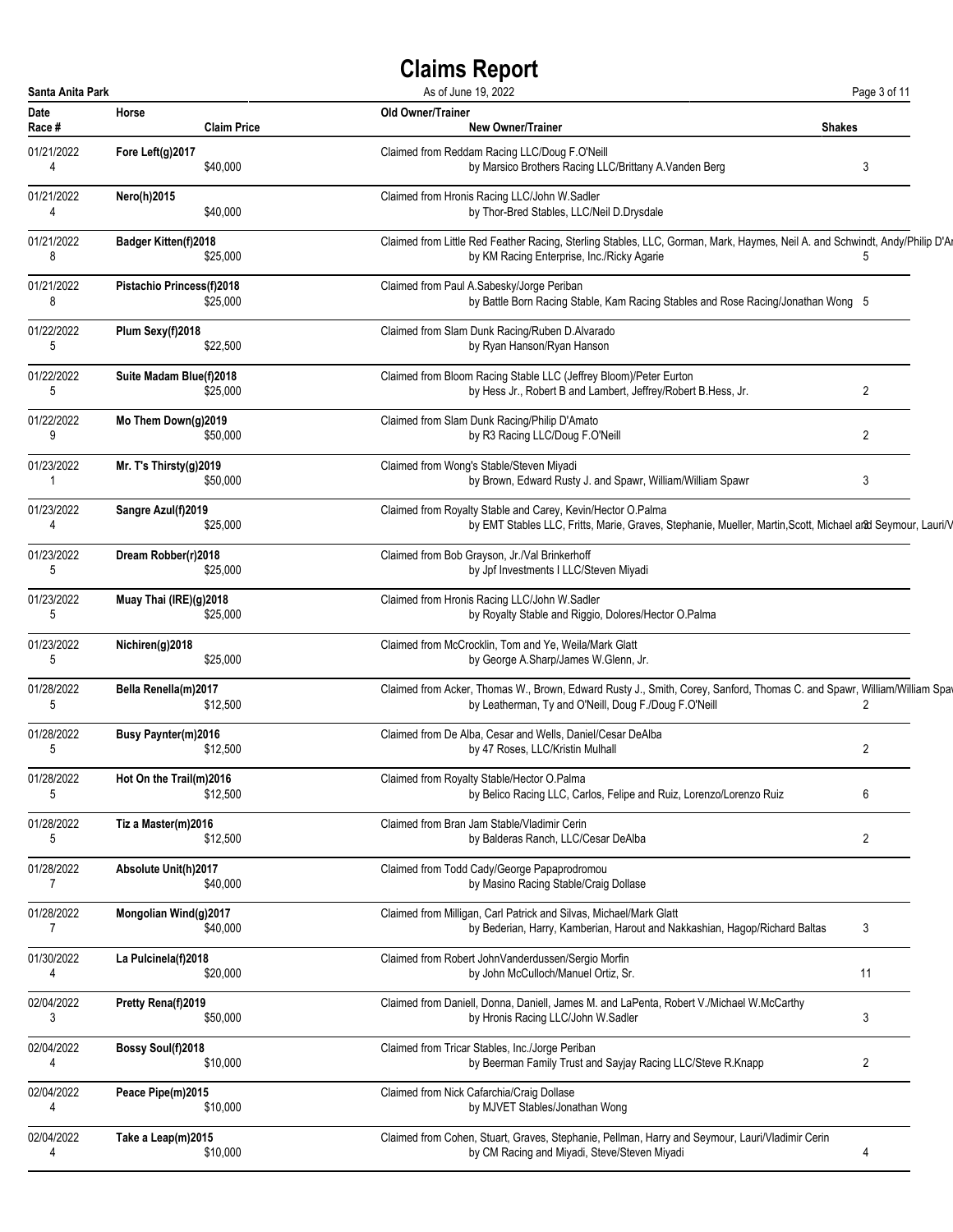| Santa Anita Park |                           |                    | As of June 19, 2022                                                                                                                                                                                   | Page 4 of 11   |
|------------------|---------------------------|--------------------|-------------------------------------------------------------------------------------------------------------------------------------------------------------------------------------------------------|----------------|
| Date<br>Race #   | Horse                     | <b>Claim Price</b> | <b>Old Owner/Trainer</b><br><b>New Owner/Trainer</b>                                                                                                                                                  | <b>Shakes</b>  |
| 02/05/2022<br>3  | California Street(g)2014  | \$50,000           | Claimed from Altamira Racing Stable and Kagele, Tom/Ruben D.Alvarado<br>by Hatten, Thomas J. and Johnson, George H./Tim Yakteen                                                                       | 3              |
| 02/05/2022<br>4  | Awesome Rhythm(q)2019     | \$30,000           | Claimed from Jett, T. Lawrence and Jett, Ann/Dean Pederson<br>by Wong's Stable/Paul G.Aguirre                                                                                                         | 3              |
| 02/05/2022<br>5  | Big Fish(g)2018           | \$50,000           | Claimed from Legacy Ranch, Inc./David E.Hofmans<br>by 4004 Biscayne LLC, David A Bernsen LLC, Buckendorf, Larry S., Jackson, Dale K., IZambert, Jeffrey, Sto                                          |                |
| 02/05/2022<br>9  | Midnight Special(g)2016   | \$20,000           | Claimed from Buckendorf, Larry S., Jackson, Dale, Lambert, Jeffrey, Medina, David, Schwartz, Jack and Stotland, Peter/Rober<br>by Zolotas, Steven and Romo-Zolotas, Sabina/Steve R.Knapp              | 11             |
| 02/06/2022<br>4  | Dutch Bus(g)2018          | \$20,000           | Claimed from Brewer Racing Stable, Lovingier, Terry C. and Mihaljevich, John/Blake R.Heap<br>by George A.Sharp/Tim Yakteen                                                                            | 2              |
| 02/11/2022<br>4  | Li'l Grazen(m)2014        | \$16,000           | Claimed from Roger H.Newman/Jonathan Wong<br>by Porter, Glen, Taghavi, Guy and Wallace II, Jerry/Jerry Wallace, II                                                                                    |                |
| 02/11/2022<br>4  | Swirling(m)2014           | \$16,000           | Claimed from Chad Aldawood/Librado Barocio<br>by Deni MisaelMartinez/Jesus J.Uranga                                                                                                                   |                |
| 02/11/2022<br>4  | Tiz a Master(m)2016       | \$16,000           | Claimed from Balderas Ranch, LLC/Cesar DeAlba<br>by Bran Jam Stable and Clark, David W./Vladimir Cerin                                                                                                |                |
| 02/11/2022<br>8  | Lucy Jane(f)2019          | \$30,000           | Claimed from William A.Branch/Luis Mendez<br>by Marsico Brothers Racing LLC/Brittany A. Vanden Berg                                                                                                   |                |
| 02/12/2022       | Kuora (PER)(m)2016        | \$50,000           | Claimed from Bloom Racing Stable LLC (Jeffrey Bloom) and Ostrager, Barry/Richard Baltas<br>by EMT Stables LLC, Fritts, Marie, Graves, Stephanie, Mueller, Martin, Scott, Michael and Seymour, Lauri/V |                |
| 02/12/2022<br>4  | Pelican Way(h)2017        | \$10,000           | Claimed from Al Mudarris, Salah and Perry, Sean Michael/Daniel Azcarate<br>by Lizbeth Medina/Milton G.Pineda                                                                                          |                |
| 02/12/2022<br>4  | Starship Chewbacca(g)2017 | \$10,000           | Claimed from Alydom Racing LLC, Lerner Racing and Monarch Racing/George Papaprodromou<br>by Daniel Wells/Matthew M.Fales                                                                              | 12             |
| 02/13/2022<br>2  | Gianna's Wild Cat(f)2019  | \$50,000           | Claimed from Sunnyside Capital Ventures/Tim Yakteen<br>by Maller, Bruce, Sauder, Cheryl and Sauder, John/Craig Dollase                                                                                |                |
| 02/13/2022<br>3  | Lunatic(f)2018            | \$16,000           | Claimed from 4004 Biscayne LLC, Coffman, John Eric, Hess, Jr., Robert B., Lambert, Jeffrey and Medina, David/Robert B.Hes<br>by Altamira Racing Stable and Barber, Gary/Ruben D.Alvarado              | 2              |
| 02/13/2022<br>7  | Synthesis(g)2016          | \$25,000           | Claimed from Michael Pollowitz/George Papaprodromou<br>by Dore, Timothy and Moewes, Denice/Tim Yakteen                                                                                                | $\mathbf{3}$   |
| 02/18/2022<br>2  | Quantum Quest(g)2018      | \$25,000           | Claimed from Kleczka, Kevin O. and Warren, John P./Philip A.Oviedo<br>by Ty Leatherman/Doug F.O'Neill                                                                                                 | 3              |
| 02/18/2022<br>5  | Pistachio Princess(f)2018 | \$25,000           | Claimed from Battle Born Racing Stable, Kam Racing Stables and Rose Racing/Jonathan Wong<br>by Wong's Stable/Steven Miyadi                                                                            | $\overline{2}$ |
| 02/19/2022<br>2  | Wall Street Trader(g)2019 | \$30,000           | Claimed from Biggleague Racing, LLC/Simon Callaghan<br>by Hronis Racing LLC/John W.Sadler                                                                                                             | 8              |
| 02/19/2022<br>6  | Pinedale(c)2019           | \$30,000           | Claimed from Drakos, Christopher and Hanson, Ryan/Ryan Hanson<br>by RSR Racing Services, LLC (Robert S. Rhoads)/Brittany A. Vanden Berg                                                               |                |
| 02/20/2022<br>5  | Rain Diva(m)2017          | \$10,000           | Claimed from Kirkwood, Allan and Kirkwood, Saundra S./Mark Glatt<br>by Killa 1 Racing Stable/Andrew Harris                                                                                            |                |
| 02/21/2022<br>3  | Gerlach's(g)2018          | \$20,000           | Claimed from Jaime RobertoRenella/Rafael DeLeon<br>by Alydom Racing LLC, Lerner Racing, Monarch Racing and Papaprodromou, George/George Papaprodro                                                    |                |
| 02/21/2022<br>3  | Quick Finish(g)2014       | \$20,000           | Claimed from Harris Farms, Inc./Dan Blacker<br>by Branch, William A., Porter, Glenn G., Taghavi, Guy and Wallace II, Jerry/Jerry Wallade, II                                                          |                |
| 02/25/2022<br>1  | Kazuhiko (AUS)(g)2017     | \$62,500           | Claimed from Spendthrift Farm LLC/Richard E.Mandella<br>by David A Bernsen LLC, Rockingham Ranch, SAF Racing and Hudock, William Dan/Peter Eurton                                                     |                |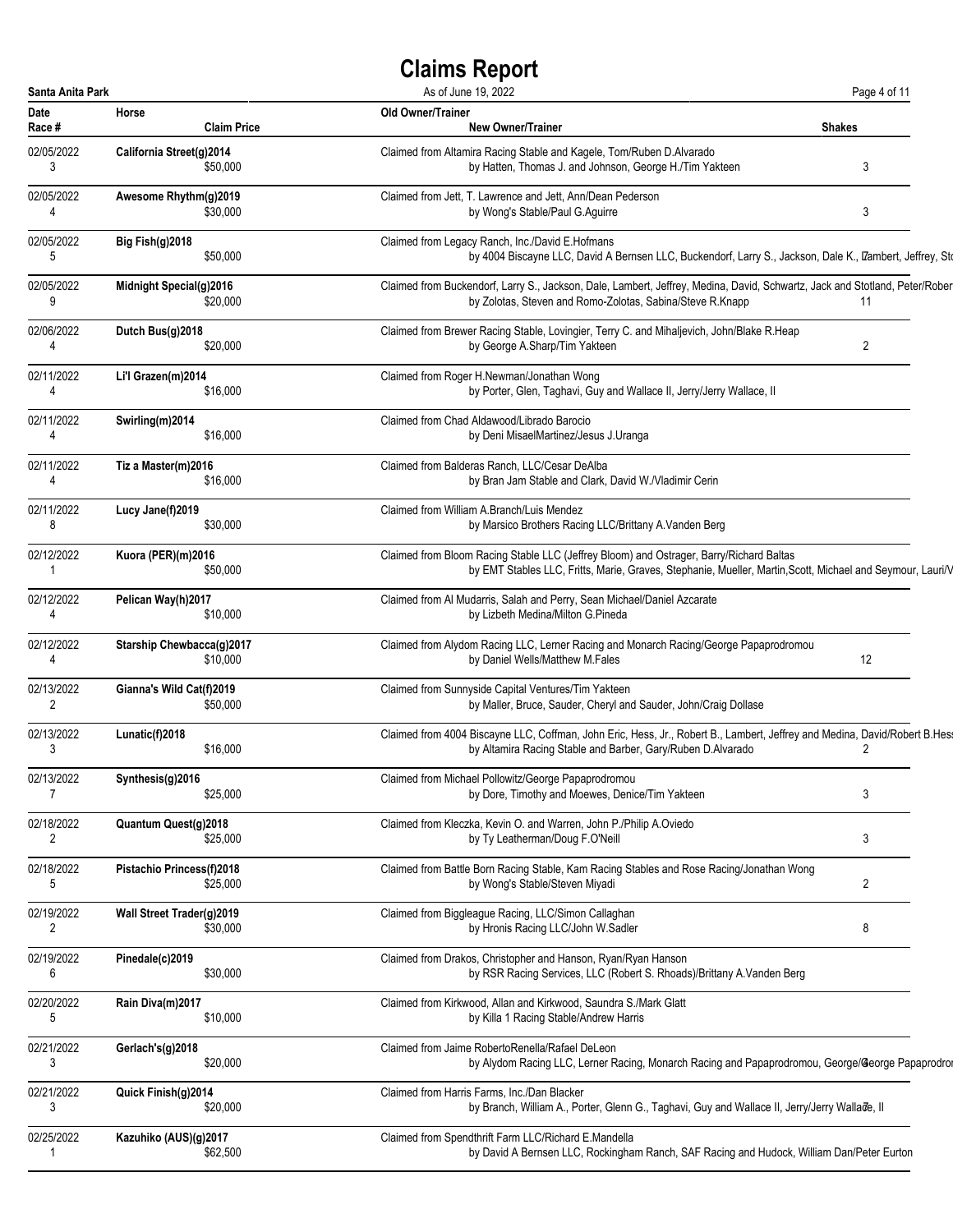| Santa Anita Park |                                | As of June 19, 2022                                                                                         | Page 5 of 11   |
|------------------|--------------------------------|-------------------------------------------------------------------------------------------------------------|----------------|
| <b>Date</b>      | Horse                          | <b>Old Owner/Trainer</b>                                                                                    | <b>Shakes</b>  |
| Race #           | <b>Claim Price</b>             | <b>New Owner/Trainer</b>                                                                                    |                |
| 02/25/2022       | Conundrum(g)2018               | Claimed from Steve Moger/Ed Moger, Jr.                                                                      | $\overline{c}$ |
| 6                | \$20,000                       | by Todd Cady/George Papaprodromou                                                                           |                |
| 02/26/2022       | Cosmo(g)2017                   | Claimed from ERJ Racing LLC, Bambauer, Sheila and Kenney, Dave/Doug F.O'Neill                               | 21             |
| 5                | \$25,000                       | by Slugo Racing/Mike Puype                                                                                  |                |
| 02/26/2022       | Dubby Dubbie(g)2015            | Claimed from Hronis Racing LLC/John W.Sadler                                                                |                |
| 5                | \$25,000                       | by Buckendorf, Larry S., Hess Jr., Robert B., Lambert, Jeffrey, Medina, David, Schneider, Paul and Stotland |                |
| 02/26/2022       | On a Spree(g)2016              | Claimed from Horseplayers Racing Club, Saratoga West and Rakoczy, Jeff/Jeffrey Metz                         |                |
| 5                | \$25,000                       | by Brittany A.Vanden Berg/Brittany A.Vanden Berg                                                            |                |
| 02/26/2022       | Disko Tribute(g)2019           | Claimed from Bederian, Harry, Kamberian, Harout and Nakkashian, Hagop/Richard Baltas                        |                |
| 9                | \$62,500                       | by Radley Equine, Inc./Dan Blacker                                                                          |                |
| 02/27/2022       | Big Flame(g)2018               | Claimed from George Krikorian/Tim Yakteen                                                                   |                |
| 3                | \$25,000                       | by Gary Barber/Steven Miyadi                                                                                |                |
| 02/27/2022       | Miss Tokyo(m)2016              | Claimed from Janavar Thoroughbreds LLC/Leonard Powell                                                       | 2              |
| 5                | \$10,000                       | by Belico Racing LLC and Medina, Lizbeth/Milton G.Pineda                                                    |                |
| 02/27/2022       | <b>Starship Defiant(f)2018</b> | Claimed from Starship Stables/Robert B.Hess, Jr.                                                            | 4              |
| 5                | \$10,000                       | by Carlos, Felipe and Ruiz, Lorenzo/Lorenzo Ruiz                                                            |                |
| 02/27/2022       | <b>Marie(m)2017</b>            | Claimed from Batchelor Family Trust and Cicero Farms, LLC/John W.Sadler                                     | 4              |
| 6                | \$20,000                       | by Todd Cady/George Papaprodromou                                                                           |                |
| 02/27/2022       | Secret Club(g)2017             | Claimed from Boom Racing and Kagele, Tom/Ruben D.Alvarado                                                   | 25             |
| 8                | \$20,000                       | by Steve Moger/Ed Moger, Jr.                                                                                |                |
| 03/07/2022       | Scream and Shout(m)2017        | Claimed from Mary Rowan/Mary Rowan                                                                          |                |
| 2                | \$12,500                       | by Saratoga West and Rakoczy, Jeff/Jeffrey Metz                                                             |                |
| 03/07/2022       | Granada Flavor(g)2018          | Claimed from Oda Racing and U.S. Equine/Patrick Gallagher                                                   | 2              |
| 3                | \$16,000                       | by Robert J.Restaino/Brian J.Koriner                                                                        |                |
| 03/07/2022       | Perfecto Amor(g)2018           | Claimed from Kluth, Byron and Kluth, Rose/Val Brinkerhoff                                                   | 6              |
| 3                | \$16,000                       | by Fosselman, Chris and Treece, Charles S./Charles S.Treece                                                 |                |
| 03/07/2022       | Commander Khai(g)2018          | Claimed from Nguyen, Calvin and Tran, Joey C./Richard Baltas                                                | 4              |
| 6                | \$50,000                       | by Branch, William A., Buster, Jr., William C. and Cohen, Mark/Mark Glatt                                   |                |
| 03/11/2022       | Dream Robber(r)2018            | Claimed from Jpf Investments I LLC/Steven Miyadi                                                            | $\overline{c}$ |
| 5                | \$12,500                       | by Deni MisaelMartinez/Jesus J.Uranga                                                                       |                |
| 03/11/2022       | I'm Corfu(g)2015               | Claimed from RSR Racing Services, LLC (Robert S. Rhoads)/Brittany A. Vanden Berg                            | 14             |
| 7                | \$32,000                       | by R3 Racing LLC and Rothblum, Steve/Doug F.O'Neill                                                         |                |
| 03/11/2022       | Quick Finish(g)2014            | Claimed from Branch, William A., Porter, Glenn G., Taghavi, Guy and Wallace II, Jerry/Jerry Wallace, II     | 3              |
| $\overline{7}$   | \$32,000                       | by America's Pastime Stables LLC and Flying P Stable/Dan Blacker                                            |                |
| 03/12/2022       | A New Peace(m)2016             | Claimed from Haagsma, John, R., Hallmark, Donald R. and Tevelde, Kenneth A./Sergio Morfin                   |                |
| 8                | \$12,500                       | by Robert Newport/Mark Rheinford                                                                            |                |
| 03/12/2022       | <b>Busy Paynter(m)2016</b>     | Claimed from 47 Roses, LLC/Kristin Mulhall                                                                  | 2              |
| 8                | \$12,500                       | by Coast Racing and Knapp, Steve R./Steve R.Knapp                                                           |                |
| 03/12/2022       | Chollima(m)2017                | Claimed from Valeria Arvizu/Ruben Gomez                                                                     | 2              |
| 8                | \$12,500                       | by Belico Racing LLC and Medina, Lizbeth/Milton G.Pineda                                                    |                |
| 03/12/2022       | Li'l Grazen(m)2014             | Claimed from Porter, Glen, Taghavi, Guy and Wallace II, Jerry/Jerry Wallace, II                             | 2              |
| 8                | \$12,500                       | by Altamira Racing Stable and Rooster Coup Racing/Ruben D.Alvarado                                          |                |
| 03/12/2022       | Take a Leap(m)2015             | Claimed from CM Racing and Miyadi, Steve/Steven Miyadi                                                      | 3              |
| 8                | \$12,500                       | by MJVET Stables, Kum, Hon Cheung and Tsai, Hsiu Mei/Jonathan Wong                                          |                |
| 03/18/2022       | Tiz a Master(m)2016            | Claimed from Bran Jam Stable and Clark, David W. Nladimir Cerin                                             |                |
| 4                | \$22,500                       | by Deni MisaelMartinez/Jesus J.Uranga                                                                       |                |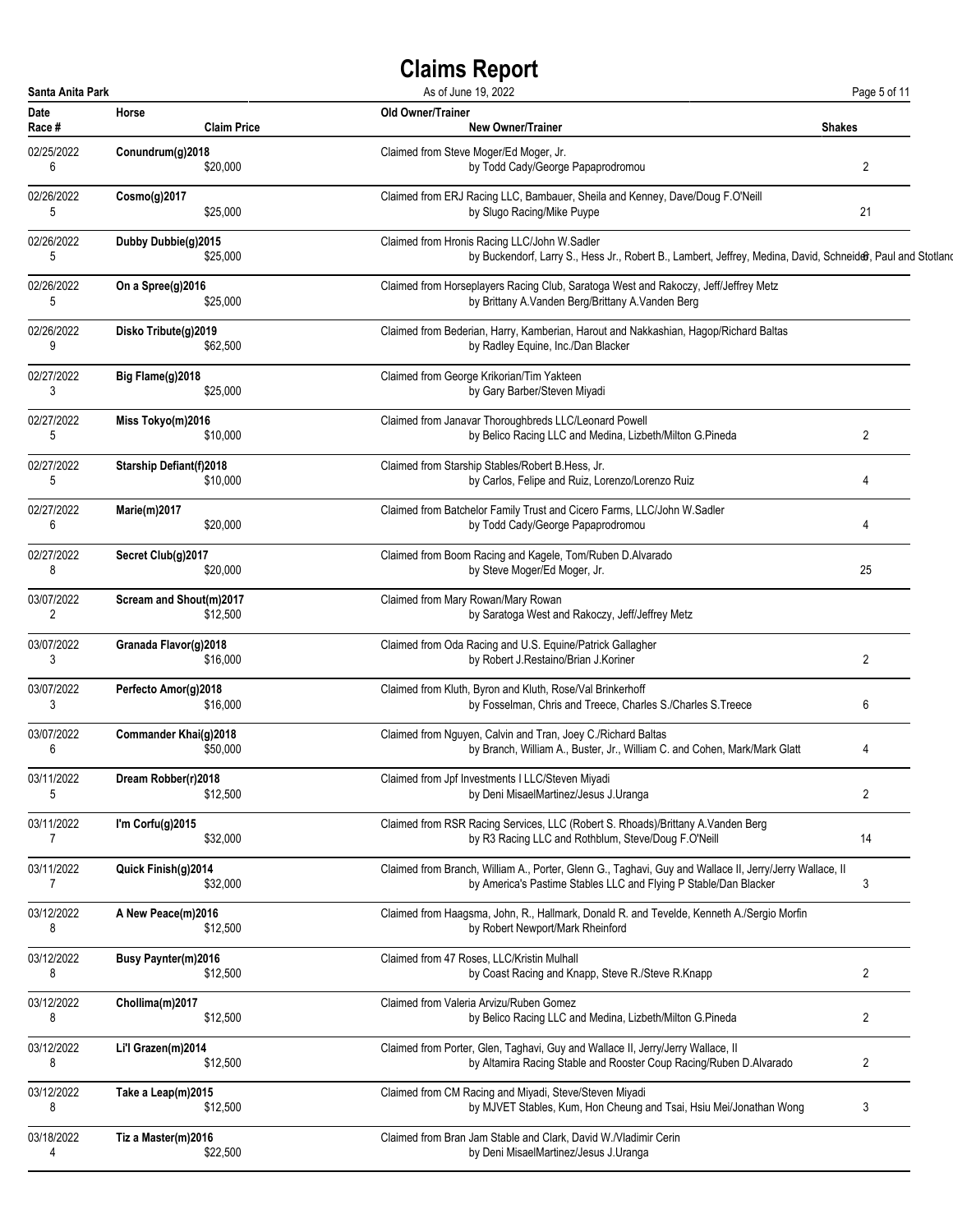| Santa Anita Park |                                  | As of June 19, 2022                                                                                                   | Page 6 of 11   |
|------------------|----------------------------------|-----------------------------------------------------------------------------------------------------------------------|----------------|
| <b>Date</b>      | Horse                            | Old Owner/Trainer                                                                                                     | <b>Shakes</b>  |
| Race #           | <b>Claim Price</b>               | <b>New Owner/Trainer</b>                                                                                              |                |
| 03/18/2022       | World Cruiser(g)2018             | Claimed from Howard and Janet Siegel Racing LLC/Eddie Truman                                                          |                |
| 5                | \$45,000                         | by RSR Racing Services, LLC (Robert S. Rhoads)/Brittany A. Vanden Berg                                                |                |
| 03/18/2022       | Pistachio Princess(f)2018        | Claimed from Wong's Stable/Steven Miyadi                                                                              |                |
| 7                | \$25,000                         | by Belico Racing LLC, Carlos, Felipe, Ruiz, Lorenzo and Valdez, Jaime/Lorenzo Ruiz 2                                  |                |
| 03/18/2022       | St Helena(f)2018                 | Claimed from Little Red Feather Racing/Mike Puype                                                                     |                |
| 7                | \$25,000                         | by William L.Heck/Cesar DeAlba                                                                                        |                |
| 03/18/2022       | Conundrum(g)2018                 | Claimed from Todd Cady/George Papaprodromou                                                                           |                |
| 8                | \$20,000                         | by Steve Moger/Ed Moger, Jr.                                                                                          |                |
| 03/18/2022       | Speed Boat(g)2018                | Claimed from Jay Em Ess Stable/Brian J.Koriner                                                                        |                |
| 8                | \$20,000                         | by Wesley F. Herek Racing Stable, LLC/Brittany A. Vanden Berg                                                         |                |
| 03/19/2022       | Mongolian Wind(g)2017            | Claimed from Bederian, Harry, Kamberian, Harout and Nakkashian, Hagop/Richard Baltas                                  | 2              |
| 5                | \$50,000                         | by Milligan, Carl Patrick and Silvas, Michael/Mark Glatt                                                              |                |
| 03/20/2022       | Storminside(g)2014               | Claimed from Blue Hen Racing Stable, MJVET Stables, Kum, Hon Cheung and Tsai, Hsiu Mei/Jonathan Wong                  | 6              |
| 2                | \$10,000                         | by RadarRob Racing/Daniel Azcarate                                                                                    |                |
| 03/25/2022       | Flash of Genius(g)2019           | Claimed from Gary Barber/Ruben D.Alvarado                                                                             | 2              |
| 6                | \$50,000                         | by George A.Sharp/Tim Yakteen                                                                                         |                |
| 03/25/2022       | Song of Fire(f)2018              | Claimed from Cicero Farms, LLC/John W.Sadler                                                                          | 4              |
| 8                | \$25,000                         | by Haagsma, John R. and Vanderdussen, Robert John/Sergio Morfin                                                       |                |
| 03/25/2022       | Whistler's Style(f)2018          | Claimed from ISK Racing Stable Inc., Dye, Michael L., Lewkowitz, Frank and Lewkowitz, Karen/lan Kruljac               |                |
| 8                | \$25,000                         | by Steve Moger/Ed Moger, Jr.                                                                                          |                |
| 03/26/2022       | Dance Company(g)2018             | Claimed from Coast Racing, Wendy Ouriel Racing LLC, Aldabbagh, Omar and Crespy, John/Doug F.O'Neill                   | 2              |
| 6                | \$40,000                         | by Slugo Racing/Mike Puype                                                                                            |                |
| 03/26/2022       | Memes(g)2019                     | Claimed from Exline-Border Racing LLC, Hausman, Richard, Hudock, William Dan, Kennedy, Aaron and Wilson, Susanna/Pete | 2              |
| 6                | \$40,000                         | by Brown, Edward Rusty J., Smith, Corey and Spawr, William/William Spawr                                              |                |
| 03/27/2022       | Allaboutthemoney(g)2018          | Claimed from Southern Comfort Stable, LLC and Scott, William M./Vladimir Cerin                                        |                |
| 4                | \$25,000                         | by Kluth, Byron and Kluth, Rose/Val Brinkerhoff                                                                       |                |
| 04/01/2022       | Awesome Rhythm(g)2019            | Claimed from Wong's Stable/Paul G.Aguirre                                                                             | $\overline{2}$ |
| 1                | \$50,000                         | by Rafael Gutierrez/Victor L.Garcia                                                                                   |                |
| 04/01/2022       | Precedent(g)2019                 | Claimed from Paula S.Capestro/Paula S.Capestro                                                                        |                |
| -1               | \$50,000                         | by Randy Patterson/Jeff Mullins                                                                                       |                |
| 04/01/2022       | Fury Kap(g)2018                  | Claimed from Hronis Racing LLC/John W.Sadler                                                                          | $\overline{2}$ |
| 2                | \$20,000                         | by Taboada, Johnny and Taboada, Marcel/Jonathan Wong                                                                  |                |
| 04/01/2022       | Gerlach's(g)2018                 | Claimed from Alydom Racing LLC, Lerner Racing, Monarch Racing and Papaprodromou, George/George Papaprodromou          |                |
| 2                | \$20,000                         | by Buckendorf, Larry S., Lambert, Jeffrey, Medina, David, Schneider, Paul G., Stotland, Peter and Underhill           |                |
| 04/01/2022       | Muay Thai (IRE)(g)2018           | Claimed from Royalty Stable and Riggio, Dolores/Hector O.Palma                                                        | 3              |
| 2                | \$20,000                         | by Mary Tucker/Samuel Calvario                                                                                        |                |
| 04/01/2022       | lan Glass(g)2016                 | Claimed from Hronis Racing LLC/John W.Sadler                                                                          | $\overline{2}$ |
| 3                | \$32,000                         | by RSR Racing Services, LLC (Robert S. Rhoads)/Brittany A. Vanden Berg                                                |                |
| 04/01/2022       | Ultimate Bango(g)2015            | Claimed from Branch, William A., Buster, Jr., William C. and Cohen, Mark/Mark Glatt                                   |                |
| 3                | \$32,000                         | by Mary Tucker/Samuel Calvario                                                                                        |                |
| 04/01/2022       | Mo Connelly(f)2019               | Claimed from Nicholas B.Alexander/Steven Miyadi                                                                       |                |
| 4                | \$20,000                         | by Horseplayers Racing Club, Saratoga West and Rakoczy, Jeff/Jeffrey Metz                                             |                |
| 04/01/2022       | <b>Starship Diplomacy(f)2019</b> | Claimed from Starship Stables/Robert B.Hess, Jr.                                                                      |                |
| 4                | \$20,000                         | by Hubbard, Brooke and Knapp, Steve R./Steve R.Knapp                                                                  |                |
| 04/01/2022       | Back On the Street(f)2018        | Claimed from Tommy Town Thoroughbreds LLC/Jonathan Wong                                                               |                |
| 6                | \$12,500                         | by Mary Rowan/Mary Rowan                                                                                              |                |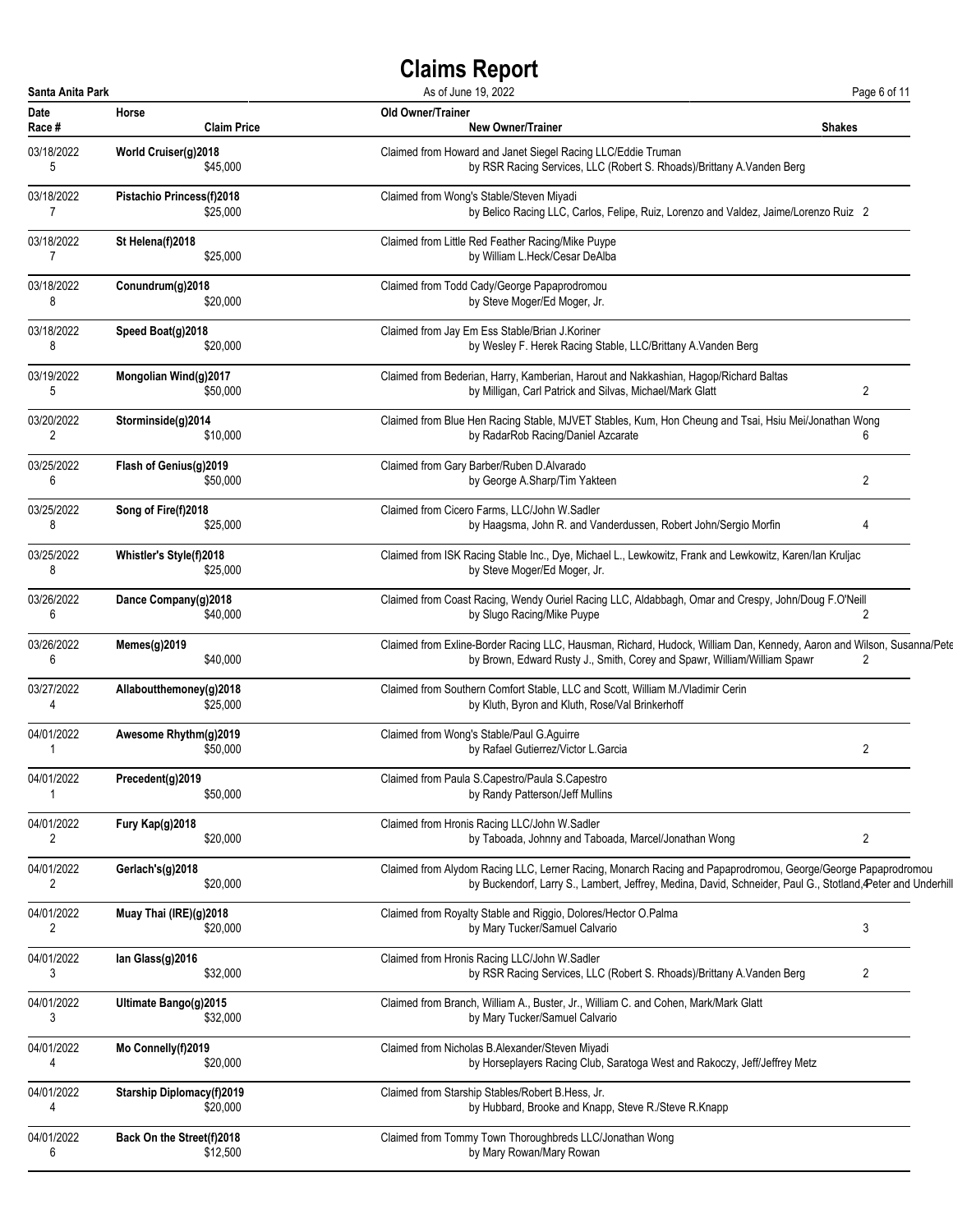| Santa Anita Park             |                                  |                    | As of June 19, 2022                                                                                                                        | Page 7 of 11   |
|------------------------------|----------------------------------|--------------------|--------------------------------------------------------------------------------------------------------------------------------------------|----------------|
| Date<br>Race #               | Horse                            | <b>Claim Price</b> | <b>Old Owner/Trainer</b><br><b>New Owner/Trainer</b>                                                                                       | Shakes         |
| 04/01/2022<br>6              | Keep Your Coil(f)2018            | \$12,500           | Claimed from Baseline Equine LLC/Anthony K.Saavedra<br>by Belico Racing LLC and Medina, Lizbeth/Milton G.Pineda                            | 2              |
| 04/02/2022<br>2              | Claim of Passion(g)2016          | \$16,000           | Claimed from Johnny Taboada/Jonathan Wong<br>by CM Racing and Miyadi, Steve/Steven Miyadi                                                  |                |
| 04/02/2022<br>2              | Mongolian Legend(g)2016          | \$16,000           | Claimed from Flying P Stable/Doug F.O'Neill<br>by Gillenberg, Evonne and Turner, Robert V./Jerry Wallace, II                               | 4              |
| 04/02/2022<br>2              | Tembo(g)2017                     | \$16,000           | Claimed from It Pays to Dream Racing Stable, Inc. and Drummond, Lee/Mark Glatt<br>by Jpf Investments I LLC/Steven Miyadi                   |                |
| 04/02/2022<br>9              | Equilove (IRE)(f)2018            | \$50,000           | Claimed from Strand Beach, LLC/Philip D'Amato<br>by Thomsen Racing, LLC/Steve R.Knapp                                                      | 2              |
| 04/03/2022<br>$\overline{2}$ | <b>Vella(m)2016</b>              | \$20,000           | Claimed from Yolanda Aguilar/Rolando Quinonez<br>by MJVET Stables, Kum, Hon Cheung and Tsai, Hsiu Mei/Jonathan Wong                        | $\overline{2}$ |
| 04/03/2022<br>3              | Newpark (IRE)(g)2018             | \$50,000           | Claimed from Red Baron's Barn LLC and Rancho Temescal LLC/Jeff Mullins<br>by Firsthome Thoroughbreds and Ford, John/Adam Kitchingman       |                |
| 04/03/2022<br>5              | Border Town(g)2016               | \$40,000           | Claimed from Bass II, Perry R. and Bass, Ramona S./Richard E.Mandella<br>by Biggleague Racing, LLC/Simon Callaghan                         | 10             |
| 04/03/2022<br>5              | Encroachment(g)2017              | \$40,000           | Claimed from Drakos, Christopher, Dunn, Robin D. and Hanson, Ryan/Ryan Hanson<br>by Chad Littlefield/Ruben D.Alvarado                      | 2              |
| 04/03/2022<br>5              | Hurricane Cloud (GB)(g)2017      | \$40,000           | Claimed from Guy Pariente/John W.Sadler<br>by Bederian, Harry, Kamberian, Harout and Nakkashian, Hagop/Richard Baltas                      | 2              |
| 04/03/2022<br>5              | Sniper Kitten(g)2015             | \$40,000           | Claimed from RSR Racing Services, LLC (Robert S. Rhoads)/Brittany A. Vanden Berg<br>by Supreme Racing/Ruben D.Alvarado                     |                |
| 04/03/2022<br>6              | Big Scott Daddy(g)2016           | \$12,500           | Claimed from Paymaster Racing LLC and Slugo Racing/Mike Puype<br>by MJVET Stables and Rosenmayer, Michael/Jonathan Wong                    | 3              |
| 04/03/2022<br>6              | Good Bye Putin(g)2016            | \$12,500           | Claimed from Blue Sky Training Center, Orta, Jose R. and Orta, Luciano/Genaro Vallejo<br>by MJVET Stables and Sides, Clay R./Jonathan Wong |                |
| 04/03/2022<br>6              | Quantum Quest(g)2018             | \$12,500           | Claimed from Ty Leatherman/Doug F.O'Neill<br>by Bill McLean/Bill McLean                                                                    | 3              |
| 04/03/2022<br>8              | Holden the Lute $(a)$ 2017       | \$50,000           | Claimed from Thomsen Racing, LLC/Steve R.Knapp<br>by Hronis Racing LLC/John W.Sadler                                                       | $\overline{2}$ |
| 04/08/2022<br>3              | <b>Smiling Goodbye(g)2019</b>    | \$25,000           | Claimed from Harris Farms, Inc./Dean Pederson<br>by Peery, Debbie and Ruiz, Luis/Lorenzo Ruiz                                              | 2              |
| 04/08/2022<br>8              | Conundrum(g)2018                 | \$20,000           | Claimed from Steve Moger/Ed Moger, Jr.<br>by Todd Cady/George Papaprodromou                                                                |                |
| 04/09/2022<br>3              | Bestrella (IRE)(m)2017           | \$25,000           | Claimed from S3L, LLC/Doug F.O'Neill<br>by Thomsen Racing, LLC/Steve R.Knapp                                                               | 7              |
| 04/10/2022<br>1              | St Helena(f)2018                 | \$25,000           | Claimed from William L.Heck/Cesar DeAlba<br>by Porter, Glen, Taghavi, Guy and Wallace II, Jerry/Jerry Wallace, II                          |                |
| 04/10/2022<br>2              | Nang Singha(f)2019               | \$40,000           | Claimed from S Samdow, Inc./Gary Stute<br>by Keith Johnston/Jeff Mullins                                                                   |                |
| 04/10/2022<br>9              | <b>Boisterously Irish(f)2018</b> | \$20,000           | Claimed from Gary Barber/Steven Miyadi<br>by Donn Start/Jorge Periban                                                                      |                |
| 04/15/2022<br>5              | La Pulcinela(f)2018              | \$20,000           | Claimed from John McCulloch/Manuel Ortiz, Sr.<br>by Wong's Stable/Paul G.Aguirre                                                           | 10             |
| 04/15/2022<br>8              | Charge Cash(g)2018               | \$20,000           | Claimed from Haagsma, John R. and Vanderdussen, Robert John/Sergio Morfin<br>by A. Bianco Holding Limited/George Papaprodromou             | 2              |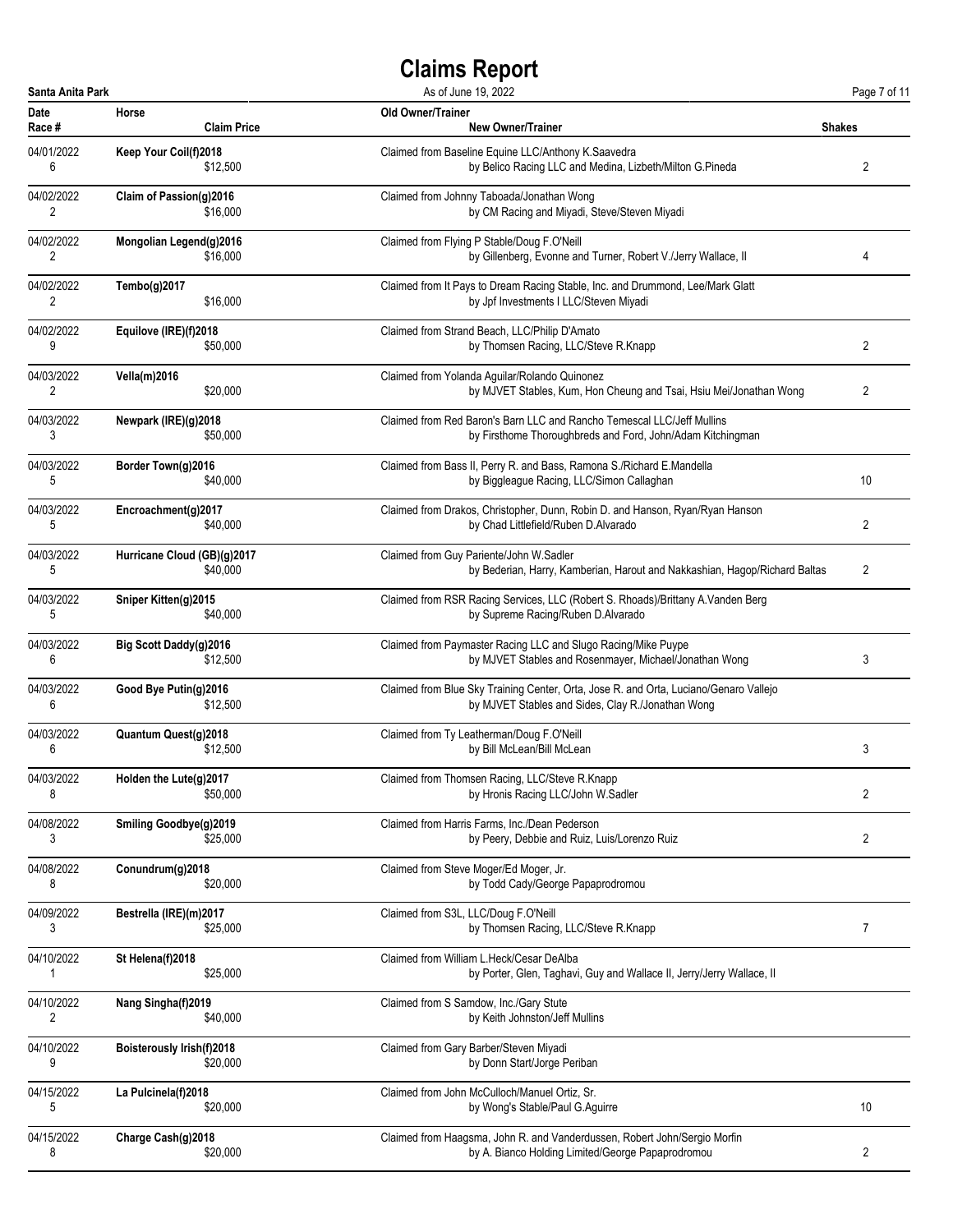| Santa Anita Park |                                | As of June 19, 2022                                                                                                           | Page 8 of 11   |
|------------------|--------------------------------|-------------------------------------------------------------------------------------------------------------------------------|----------------|
| Date             | Horse                          | Old Owner/Trainer                                                                                                             | <b>Shakes</b>  |
| Race #           | <b>Claim Price</b>             | <b>New Owner/Trainer</b>                                                                                                      |                |
| 04/15/2022       | Quick Finish(g)2014            | Claimed from America's Pastime Stables LLC and Flying P Stable/Dan Blacker                                                    |                |
| 8                | \$20,000                       | by Balderas Ranch, LLC/Cesar DeAlba                                                                                           |                |
| 04/15/2022       | Starship Chewbacca(g)2017      | Claimed from Daniel Wells/Matthew M.Fales                                                                                     |                |
| 8                | \$20,000                       | by Steve Moger/Ed Moger, Jr.                                                                                                  |                |
| 04/16/2022       | Lookin So Lucky(m)2017         | Claimed from Alexis Barba/Alexis Barba                                                                                        |                |
| 3                | \$25,000                       | by Saldana, Reed and Silva, Jose/Reed Saldana                                                                                 |                |
| 04/16/2022       | Houndstooth(g)2017<br>\$62,500 | Claimed from Sarah Kelly/Richard E.Mandella<br>by Gary Barber/Steven Miyadi                                                   | 3              |
| 04/17/2022       | Bossy Soul(f)2018              | Claimed from Beerman Family Trust and Sayjay Racing LLC/Steve R.Knapp                                                         | 2              |
| 6                | \$10,000                       | by Battle Born Racing Stable and Team Green LLC/Jonathan Wong                                                                 |                |
| 04/17/2022       | Take a Leap(m)2015             | Claimed from MJVET Stables, Kum, Hon Cheung and Tsai, Hsiu Mei/Jonathan Wong                                                  | 8              |
| 6                | \$10,000                       | by Brian Trela/Rosemary Trela                                                                                                 |                |
| 04/17/2022       | Scary Fast Smile(g)2017        | Claimed from Wonderland Racing Stables LLC, Aldabbagh, Omar, Bambauer, Sheila, O'Neill, Doug F. and Rothblum, Steve/Do        |                |
| 8                | \$20,000                       | by 4004 Biscayne LLC, David A. Bernsen LLC, Buckendorf, Larry S., Lambert, Jeffrey, Medina, David, Merr                       |                |
| 05/01/2022       | Catbernay(g)2018               | Claimed from Huston Racing Stables/Gary Stute                                                                                 | 4              |
| 2                | \$16,000                       | by Belico Racing LLC/Milton G.Pineda                                                                                          |                |
| 05/01/2022       | Rantanen(g)2018                | Claimed from Cady, Todd, Featherston, Roger, Jacobs, Gary and Lambert, Jeffrey/Robert B.Hess, Jr.                             | 2              |
| $\overline{2}$   | \$16,000                       | by Daniel Wells/Matthew M.Fales                                                                                               |                |
| 05/01/2022       | Settecento(g)2018              | Claimed from Wygod, Pam and Wygod, Martin/Clifford W.Sise, Jr.                                                                |                |
| 4                | \$20,000                       | by Hanson, Ryan, Kayajanian, Jack and Mouradick, Thomas/Ryan Hanson                                                           |                |
| 05/01/2022       | Manitowish(g)2018              | Claimed from Boom Racing, C T R Stables LLC (Calvert), Westside Racing Stable and O'Neill, Doug F./Doug F.O'Neill             |                |
| 6                | \$20,000                       | by Belico Racing LLC, Carlos, Felipe, Quinonez, Emilio and Ruiz, Lorenzo/Lorenzo Ruia                                         |                |
| 05/01/2022       | Silken Prince(g)2016           | Claimed from Integrity Thoroughbred Racing, LLC, Little Baca Racing, LLC and Victor Racing/Leonard Powell                     |                |
| 6                | \$20,000                       | by Peerenboom Racing Stables LLC and Best, Julie A./Vladimir Cerin                                                            |                |
| 05/06/2022       | Encroachment(g)2017            | Claimed from Rockingham Ranch/Ruben D.Alvarado                                                                                |                |
| 3                | \$25,000                       | by David Hinkins/Adan Farias                                                                                                  |                |
| 05/06/2022       | So It Would Seem(f)2019        | Claimed from Hronis Racing LLC/John W.Sadler                                                                                  |                |
| $\overline{7}$   | \$50,000                       | by Hanson, Ryan, Kayajanian, Jack and Mouradick, Thomas/Ryan Hanson                                                           |                |
| 05/06/2022       | Super Renee(f)2019             | Claimed from Desert Sun Stables/John W.Sadler                                                                                 |                |
| 7                | \$50,000                       | by Red Baron's Barn, LLC, Rancho Temescal, LLC and Shanderella Stables/Robert B.Hess, Jr.                                     |                |
| 05/07/2022       | Tequila Tigre(f)2019           | Claimed from Jeff Ganje/Brian J.Koriner                                                                                       | 2              |
| 4                | \$20,000                       | by Knapp, Steve R., Romo-Zolotas, Sabina and Zolotas, Steven/Steve R.Knapp                                                    |                |
| 05/07/2022       | <b>Busy Paynter(m)2016</b>     | Claimed from Coast Racing and Knapp, Steve R./Steve R.Knapp                                                                   | 4              |
| 6                | \$12,500                       | by Belico Racing LLC and Medina, Lizbeth/Milton G.Pineda                                                                      |                |
| 05/07/2022       | Flat Out Joy(m)2016            | Claimed from Randy Sparage Racing, LLC/Sean McCarthy                                                                          | 6              |
| 6                | \$12,500                       | by Salah Al Mudarris/Daniel Azcarate                                                                                          |                |
| 05/07/2022       | Take a Leap(m)2015             | Claimed from Brian Trela/Rosemary Trela                                                                                       | 9              |
| 6                | \$12,500                       | by Reed Saldana/Reed Saldana                                                                                                  |                |
| 05/08/2022       | Good Boo Joo(f)2019            | Claimed from Davis Racing LLC, TAKE One Racing, LLC and Mueller, Martin/George Papaprodromou                                  | 2              |
| 7                | \$50,000                       | by Fihn Holdings Inc., Little Red Feather Racing and Veranda Stables/Jeff Mullins                                             |                |
| 05/13/2022       | Kuora (PER)(m)2016             | Claimed from EMT Stables LLC, Fritts, Marie, Graves, Stephanie, Mueller, Martin, Scott, Michael and Seymour, Lauri/Vladimir Q |                |
| 3                | \$32,000                       | by Bloom Racing Stable LLC (Jeffrey Bloom), Coast Racing, Gorman, Mark and O'Neill, 2Doug F./Doug F.O'                        |                |
| 05/13/2022       | Offshore Affair(g)2016         | Claimed from Freeman, Dan, Freeman, Tanya and Glatt, Mark/Mark Glatt                                                          | $\overline{2}$ |
| 4                | \$32,000                       | by Bran Jam Stable and Mathis, Andy/Andy Mathis                                                                               |                |
| 05/13/2022       | Synthesis(g)2016               | Claimed from Dore, Timothy and Moewes, Denice/Tim Yakteen                                                                     | 13             |
| 4                | \$32,000                       | by Biggleague Racing, LLC/George Papaprodromou                                                                                |                |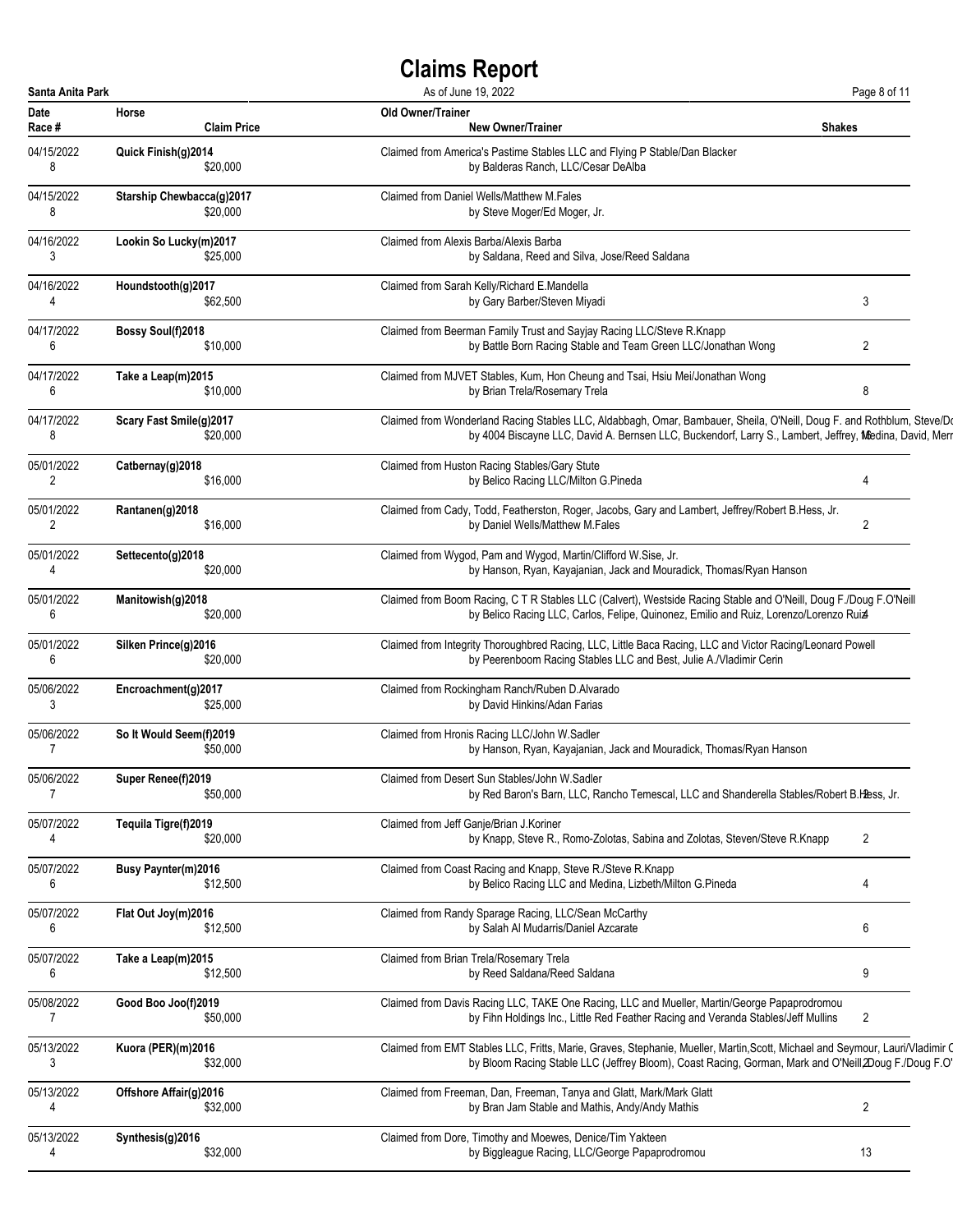| Santa Anita Park |                               | As of June 19, 2022                                                                                                                                     | Page 9 of 11   |
|------------------|-------------------------------|---------------------------------------------------------------------------------------------------------------------------------------------------------|----------------|
| Date<br>Race #   | Horse<br><b>Claim Price</b>   | <b>Old Owner/Trainer</b><br><b>New Owner/Trainer</b><br>Shakes                                                                                          |                |
| 05/13/2022       | Zimba Warrior(g)2017          | Claimed from David A. Bernsen, LLC, Buckendorf, Larry S. and Lambert, Jeffrey/Robert B.Hess, Jr.                                                        |                |
| 4                | \$32,000                      | by Dylan Donnelly/Mike Puype                                                                                                                            |                |
| 05/13/2022       | Whooping Jay(g)2016           | Claimed from David A. Bernsen LLC and Rockingham Ranch/George Papaprodromou                                                                             | 2              |
| 5                | \$50,000                      | by Flurry Racing Stables LLC/William Spawr                                                                                                              |                |
| 05/14/2022       | Stressed(f)2018               | Claimed from Reddam Racing LLC/Doug F.O'Neill                                                                                                           |                |
| 3                | \$50,000                      | by Abbondanza Racing LLC, David A. Bernsen, LLC and SAF Racing/Peter Eurton                                                                             |                |
| 05/15/2022       | Silken Prince(g)2016          | Claimed from Peerenboom Racing Stables LLC and Best, Julie A./Vladimir Cerin                                                                            |                |
| 2                | \$25,000                      | by Integrity Thoroughbred Racing, LLC and Little Baca Racing, LLC/Leonard Powell 2                                                                      |                |
| 05/15/2022       | Slam Dunk Sermon(g)2017       | Claimed from Wayne Swisher/Alfredo P.Marquez                                                                                                            | 5              |
| 2                | \$25,000                      | by Coast Racing, Bassett, Randy and Knapp, Steve R./Steve R.Knapp                                                                                       |                |
| 05/15/2022       | Thirsty Always(r)2019         | Claimed from Griffin Stables LLC, Carrillo, Saul and Lovingier, Terry C./Walther Solis                                                                  |                |
| 2                | \$25,000                      | by Roper, James, Roper, Ilene and Truman, Eddie/Eddie Truman                                                                                            |                |
| 05/15/2022       | Law Abidin Citizen(g)2014     | Claimed from Agnew, Dan J., Schneider, Gerry and Xitco, John V./Mark Glatt                                                                              |                |
| 5                | \$50,000                      | by Howard and Janet Siegel Racing LLC/Eddie Truman                                                                                                      |                |
| 05/15/2022       | Mashhad Flats(r)2019          | Claimed from Drakos, Warren and Hanson, Ryan/Ryan Hanson                                                                                                |                |
| 6                | \$10,000                      | by Mark Glatt/Mark Glatt                                                                                                                                |                |
| 05/15/2022       | Unbroken Star(g)2015          | Claimed from Slugo Racing/Mike Puype                                                                                                                    | 5              |
| 6                | \$10,000                      | by Johnny Taboada/Reed Saldana                                                                                                                          |                |
| 05/15/2022       | Scary Fast Smile(g)2017       | Claimed from 4004 Biscayne LLC, David A. Bernsen LLC, Buckendorf, Larry S., Lambert, Jeffrey, Medina, David, Merrill, Ted a                             | 17             |
| 8                | \$20,000                      | by William L.Heck/Cesar DeAlba                                                                                                                          |                |
| 05/20/2022       | Stoic Luna(f)2018             | Claimed from Cannon, Robert T. and Goodwin, Timothy Wayne/Alfredo P.Marquez                                                                             | 2              |
| 2                | \$20,000                      | by Hat Trick Racing and Valle, Jose/Reid France                                                                                                         |                |
| 05/20/2022       | Big Rosie(f)2019              | Claimed from Paul Wick/Kristin Mulhall                                                                                                                  |                |
| 8                | \$50,000                      | by Bran Jam Stable and Seymour, Lauri/Vladimir Cerin                                                                                                    |                |
| 05/21/2022       | Majestic Wind(g)2019          | Claimed from Frank, Jeri and Frank, Randy/Daniel Dunham                                                                                                 |                |
| 3                | \$25,000                      | by Huston Racing Stable, Ferraro, Kyle and Stute, Gary/Gary Stute                                                                                       |                |
| 05/21/2022       | Coast of Roan(g)2016          | Claimed from Ed Delaney/Doug F.O'Neill                                                                                                                  | $\overline{2}$ |
| 10               | \$50,000                      | by Rockingham Ranch/Jeff Mullins                                                                                                                        |                |
| 05/21/2022       | Comradery (IRE)(h)2017        | Claimed from Hronis Racing LLC/John W.Sadler                                                                                                            | 2              |
| 10               | \$50,000                      | by Thomsen Racing, LLC/Steve R.Knapp                                                                                                                    |                |
| 05/22/2022       | Invincibella (GB)(m)2016      | Claimed from Altamira Racing Stable, Kagele, Tom, Sides, Clay R. and Winters, Gary/Ruben D.Alvarado                                                     | 4              |
| 3                | \$25,000                      | by Flurry Racing Stables LLC/William Spawr                                                                                                              |                |
| 05/22/2022       | Here Comes Ralphie(f)2018     | Claimed from Huston Racing Stables/Gary Stute                                                                                                           |                |
| 4                | \$16,000                      | by Victor Trujillo/Victor M.Trujillo                                                                                                                    |                |
| 05/22/2022       | Kelani Kim(m)2016<br>\$16,000 | Claimed from Agnew, Dan J. and Schneider, Gerald E./Mark Glatt<br>by Abbondanza Racing LLC, First Home Thoroughbreds and Crowley, Mike/Adam Kitchangman |                |
| 05/22/2022       | Sue Ettas Ghost(f)2019        | Claimed from Carrillo, Saul, Flores, Victor M., Hauptman, Jeffrey, Hauptman, Ronald and Solis, Ericka/Walther Solis                                     | 2              |
| 4                | \$16,000                      | by MJVET Stables and Sides, Clay R./Jonathan Wong                                                                                                       |                |
| 05/22/2022       | Allaboutthemoney(g)2018       | Claimed from Kluth, Byron and Kluth, Rose/Val Brinkerhoff                                                                                               |                |
| 6                | \$20,000                      | by Southern Comfort Stable, LLC and Scott, William M./Vladimir Cerin                                                                                    |                |
| 05/22/2022       | Verragio(g)2018               | Claimed from Kelly, Glyn C. and MacLennan, Anne/Sean McCarthy                                                                                           | $\overline{2}$ |
| 6                | \$20,000                      | by Aldabbagh, Omar and Rothblum, Steve/Doug F.O'Neill                                                                                                   |                |
| 05/22/2022       | Hoodlum(g)2019                | Claimed from Gainesway Stable (Antony Beck), Grandview Equine and Qatar Racing Limited/Simon Callaghan                                                  |                |
| 8                | \$20,000                      | by John McCulloch/Manuel Ortiz, Sr.                                                                                                                     |                |
| 05/27/2022       | Big Scott Daddy(g)2016        | Claimed from MJVET Stables and Rosenmayer, Michael/Jonathan Wong                                                                                        |                |
| 4                | \$25,000                      | by Davis Racing LLC and Mueller, Martin/George Papaprodromou                                                                                            |                |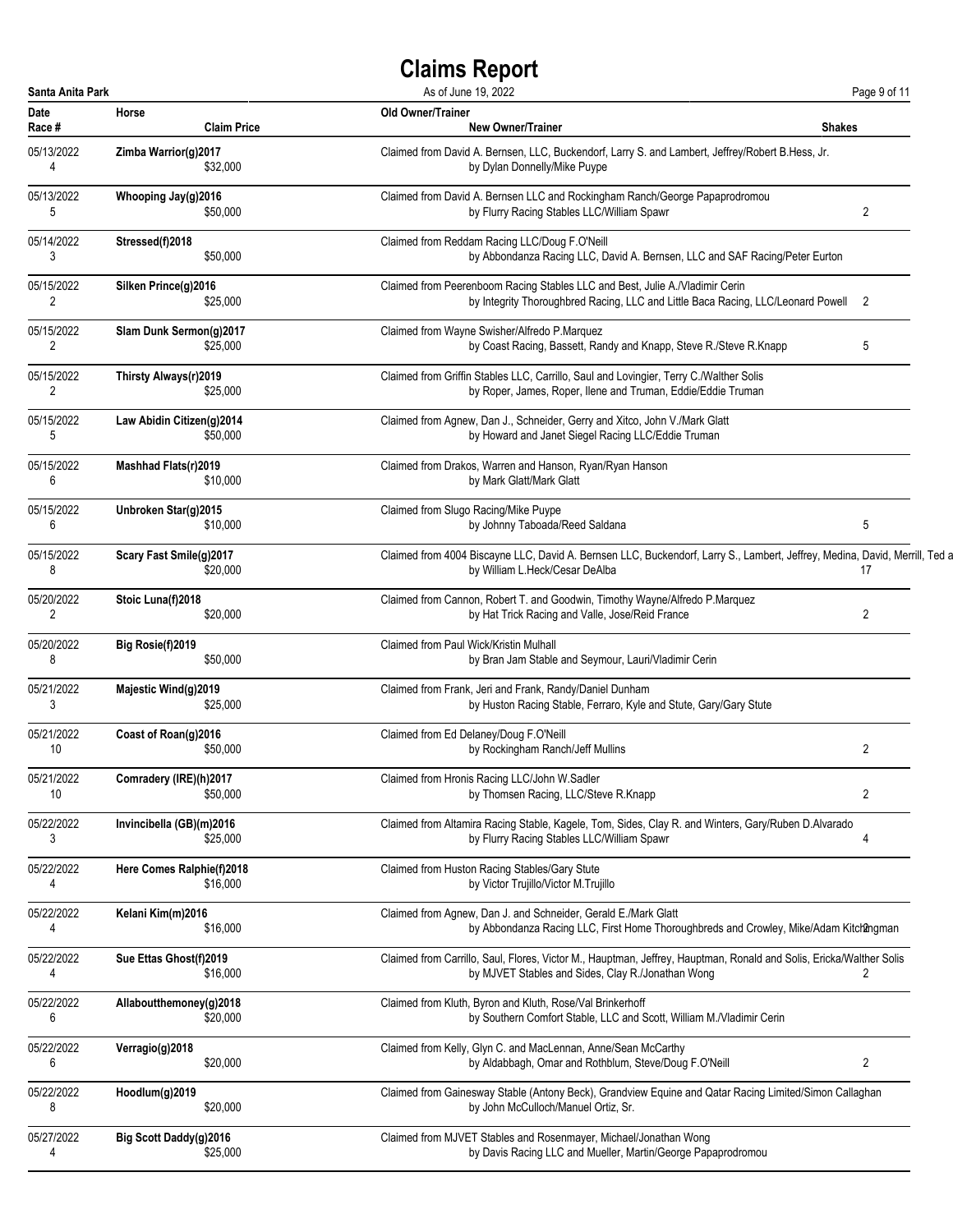| Santa Anita Park |                            | As of June 19, 2022                                                                                                            | Page 10 of 11  |
|------------------|----------------------------|--------------------------------------------------------------------------------------------------------------------------------|----------------|
| Date             | Horse                      | <b>Old Owner/Trainer</b>                                                                                                       | <b>Shakes</b>  |
| Race #           | <b>Claim Price</b>         | <b>New Owner/Trainer</b>                                                                                                       |                |
| 05/27/2022       | Superman Shaq(g)2018       | Claimed from Gary Barber/Ruben D.Alvarado                                                                                      |                |
| 4                | \$25,000                   | by Todd Cady/George Papaprodromou                                                                                              |                |
| 05/27/2022       | Divine Armor(g)2017        | Claimed from Hronis Racing LLC and West Point Thoroughbreds/John W.Sadler                                                      |                |
| 6                | \$50,000                   | by Bederian, Harry, Kamberian, Harout and Nakkashian, Hagop/George Papaprodromo2                                               |                |
| 05/27/2022       | Tapit Doux(f)2019          | Claimed from Paula S.Capestro/Paula S.Capestro                                                                                 |                |
| 7                | \$25,000                   | by Belico Racing LLC and Ruiz, Lorenzo/Lorenzo Ruiz                                                                            |                |
| 05/29/2022       | Besame Mucho(g)2019        | Claimed from Alexa Racing Stable/Mark Glatt                                                                                    | 2              |
| 6                | \$20,000                   | by Carver, Jack and Treece, Charles/Charles S.Treece                                                                           |                |
| 05/29/2022       | Vetoed(g)2017              | Claimed from Pegram, Michael E., Watson, Karl and Weitman, Paul/Sean McCarthy                                                  | 4              |
| 6                | \$20,000                   | by R3 Racing LLC/George Papaprodromou                                                                                          |                |
| 05/29/2022       | Storminside(g)2014         | Claimed from RadarRob Racing and Patenaude, Richard R./Daniel Azcarate                                                         | 2              |
| 8                | \$10,000                   | by Thomsen Racing LLC and Knapp, Steve R./Steve R.Knapp                                                                        |                |
| 05/30/2022       | Wine and Whisky(h)2017     | Claimed from MJVET Stables and Hagen, Steven Earl/Jonathan Wong                                                                | 9              |
| 2                | \$20,000                   | by Fernandez, Robert, Tamayo, Isidro and Tipton, John/Isidro Tamayo                                                            |                |
| 06/03/2022       | Pass Interference(g)2019   | Claimed from Richard Barton/Ryan Hanson                                                                                        |                |
| 4                | \$50,000                   | by Paula S.Capestro/Paula S.Capestro                                                                                           |                |
| 06/04/2022       | A New Peace(m)2016         | Claimed from Robert Newport/Mark Rheinford                                                                                     | $\overline{2}$ |
| 3                | \$25,000                   | by Antonio P.Sardo/Steve R.Knapp                                                                                               |                |
| 06/04/2022       | Aloha Kitten(m)2017        | Claimed from S3L, LLC/Doug F.O'Neill                                                                                           | 5              |
| 3                | \$25,000                   | by Daniel F.Hawkins/Craig Dollase                                                                                              |                |
| 06/04/2022       | Cinnte Winnte (IRE)(m)2017 | Claimed from Michael S.Day/Patrick Gallagher                                                                                   |                |
| 3                | \$25,000                   | by Girdner, Paul K. and Hanson, Ryan/Ryan Hanson                                                                               |                |
| 06/05/2022       | Picture of a Lady(f)2019   | Claimed from Stepaside Farm, LLC/Sean McCarthy                                                                                 | 2              |
| 1                | \$50,000                   | by Edge Racing and Huson, Robert/Mark Glatt                                                                                    |                |
| 06/05/2022       | Gray Magician(g)2016       | Claimed from Salah Al Mudarris/Daniel Azcarate                                                                                 |                |
| 2                | \$12,500                   | by Saints or Sinners and Glatt, Mark/Mark Glatt                                                                                |                |
| 06/05/2022       | Mashhad Flats(r)2019       | Claimed from Mark Glatt/Mark Glatt                                                                                             | 17             |
| 2                | \$12,500                   | by John Tipton/Isidro Tamayo                                                                                                   |                |
| 06/05/2022       | Flat Out Joy(m)2016        | Claimed from Salah Al Mudarris/Daniel Azcarate                                                                                 | 15             |
| 4                | \$12,500                   | by Holman, Mark and Salvatore, Raymond L./George Papaprodromou                                                                 |                |
| 06/05/2022       | I'm Corfu(g)2015           | Claimed from R3 Racing LLC/Doug F.O'Neill                                                                                      | 10             |
| 5                | \$25,000                   | by Richard R. Patenaude/Daniel Azcarate                                                                                        |                |
| 06/05/2022       | Quick Finish(g)2014        | Claimed from Balderas Ranch, LLC/Cesar DeAlba                                                                                  | 4              |
| 5                | \$25,000                   | by Steve Hagen/Jonathan Wong                                                                                                   |                |
| 06/10/2022       | Best of Show(f)2018        | Claimed from Allen, Orson and Heck, William L./Cesar DeAlba                                                                    |                |
| 2                | \$12,500                   | by Rakoczy Racing LLC and Saratoga West/Jeffrey Metz                                                                           |                |
| 06/10/2022       | So It Would Seem(f)2019    | Claimed from Hanson, Ryan, Kayajanian, Jack and Mouradick, Thomas/Ryan Hanson                                                  | $\overline{2}$ |
| 4                | \$40,000                   | by Hronis Racing LLC/John W.Sadler                                                                                             |                |
| 06/10/2022       | Bud Knight(g)2016          | Claimed from Pamela C.Ziebarth/Leonard Powell                                                                                  |                |
| 5                | \$25,000                   | by Farias, Adan and Hinkins, David/Adan Farias                                                                                 |                |
| 06/10/2022       | Annie Graham(f)2018        | Claimed from Nicholas B.Alexander/Steven Miyadi                                                                                | 5              |
| 6                | \$20,000                   | by Aldabbagh, Omar and Rothblum, Steve/Doug F.O'Neill                                                                          |                |
| 06/11/2022       | Gerlach's(g)2018           | Claimed from Buckendorf, Larry S., Lambert, Jeffrey, Medina, David, Schneider, Paul G., Stotland, Peter and Underhill, Peter Q |                |
| 5                | \$20,000                   | by Baker, D. Wayne, Bergounous, Dexter, Decamilla, David and Hansen, Norm/D. WayßeBaker                                        |                |
| 06/12/2022       | Luck's Royal Flush(g)2016  | Claimed from Williams, Larry D. and Williams, Marianne/Jeff Bonde                                                              | $\overline{7}$ |
| 3                | \$20,000                   | by Chris Curtis/Steven Miyadi                                                                                                  |                |